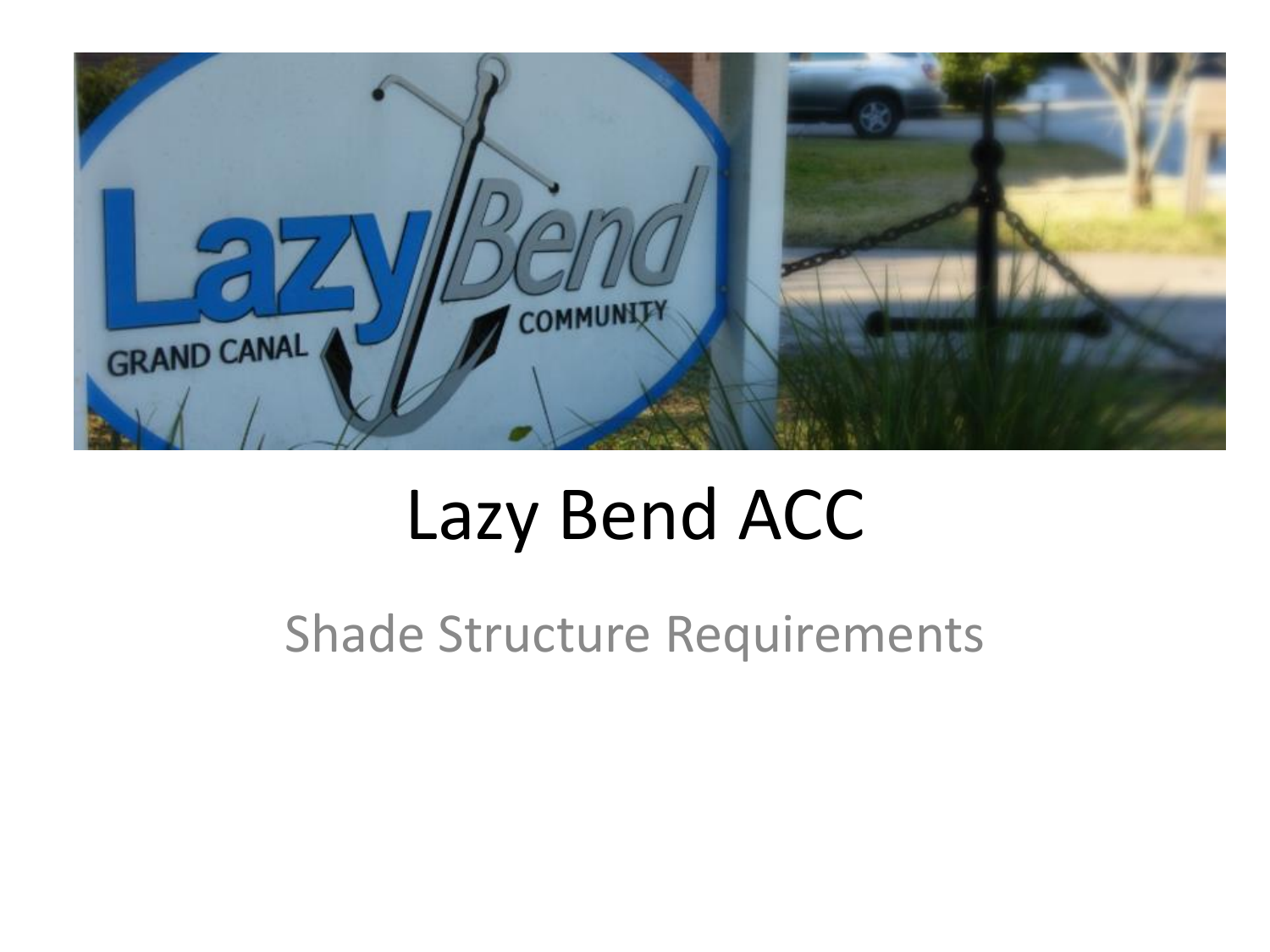#### Shade Structures Within 20' of Canal

- Shade structures are designed to be an outdoor area for entertaining/sitting.
- These structures need approval from the ACC before construction can start.
- From the Lazy Bend Deed Restrictions, the structure may be refused based on:

"harmony of external design with existing and proposed structures and other purely aesthetic grounds at the discretion of the Committee."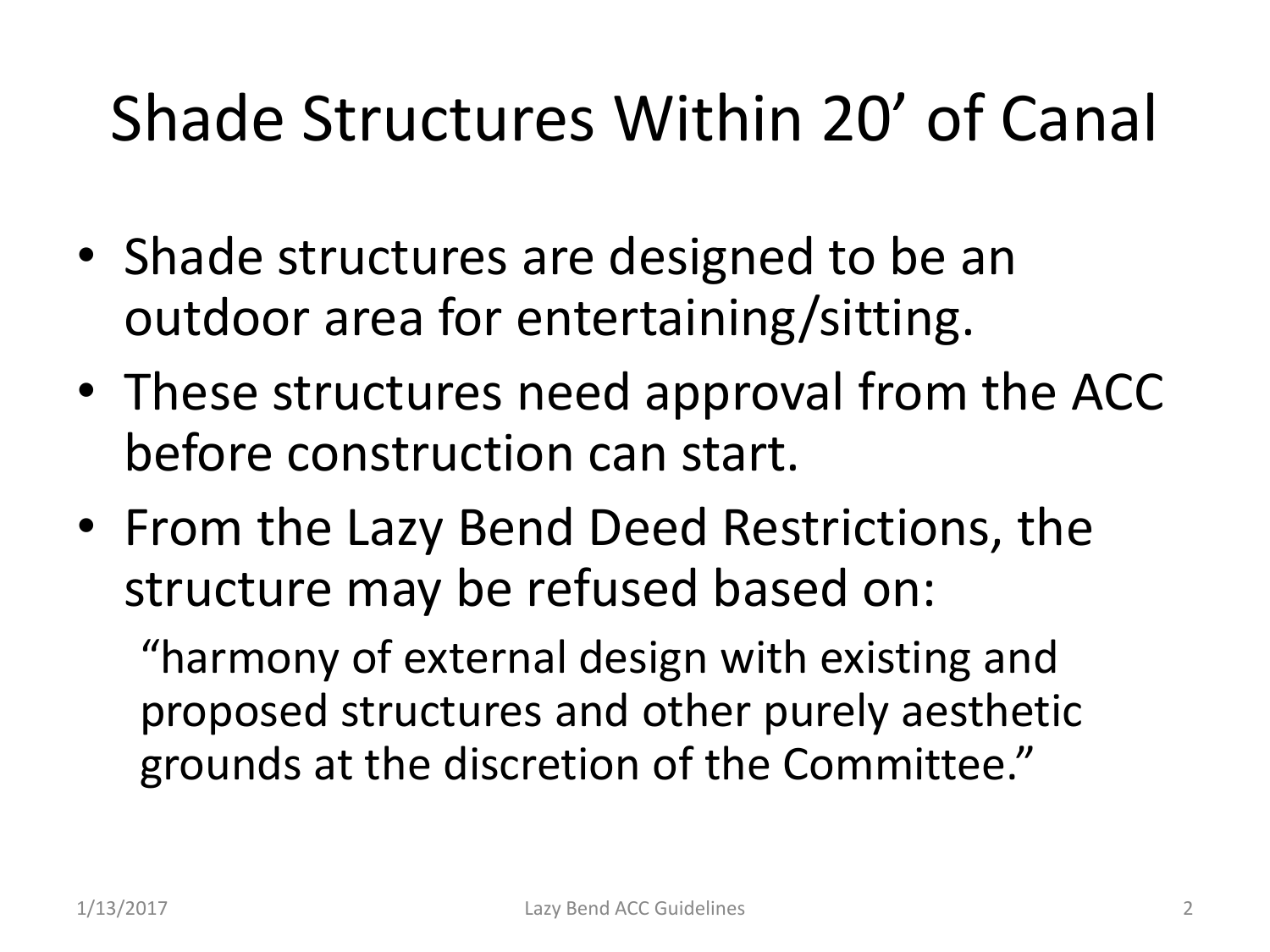### Shade Structures Within 20' of Canal

- Shade Structures **MUST**:
	- Be no less than 15' from canal including eaves and overhangs.
	- Be "see through" not impede visibility down the canal.
	- Have no obstructions between 44" from the floor to the ceiling.
	- Have maximum of 12' high at tallest point measured from the base of the structure.
	- Have an outside dimension of less than 25'. For circle structures diameter of less than 25'.
	- Contain roofing material of composite shingle, metal, tile, or other deemed acceptable to the ACC. Palapa style roofs are subject to the Palapa rules and must be inspected by the fire marshal.
	- Fit in ascetically with architecture of the existing structures and residence.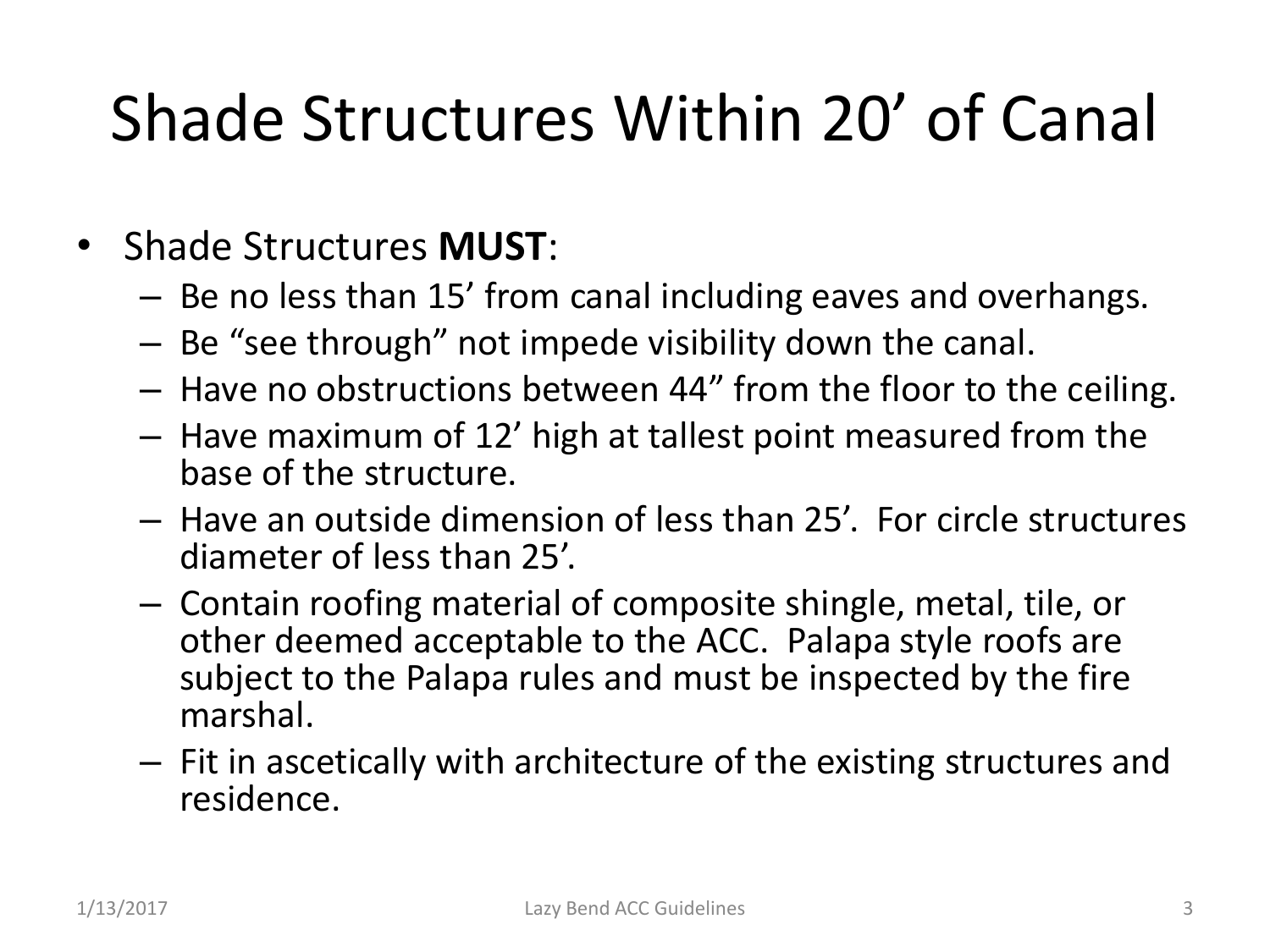#### Shade Structures Within 20' of Canal

- Shade Structures within 20' **Cannot**:
	- Be attached to a house (cannot be accessed directly from a residence).
	- Be used as a deck for a second floor. (No walking on the top roof).
	- Be used for other purposes like storage or residence.
	- Have large hanging items from the structure within the 15' to 20' area (TV's, Fans, AC Units) that would further restrict the view down the canal.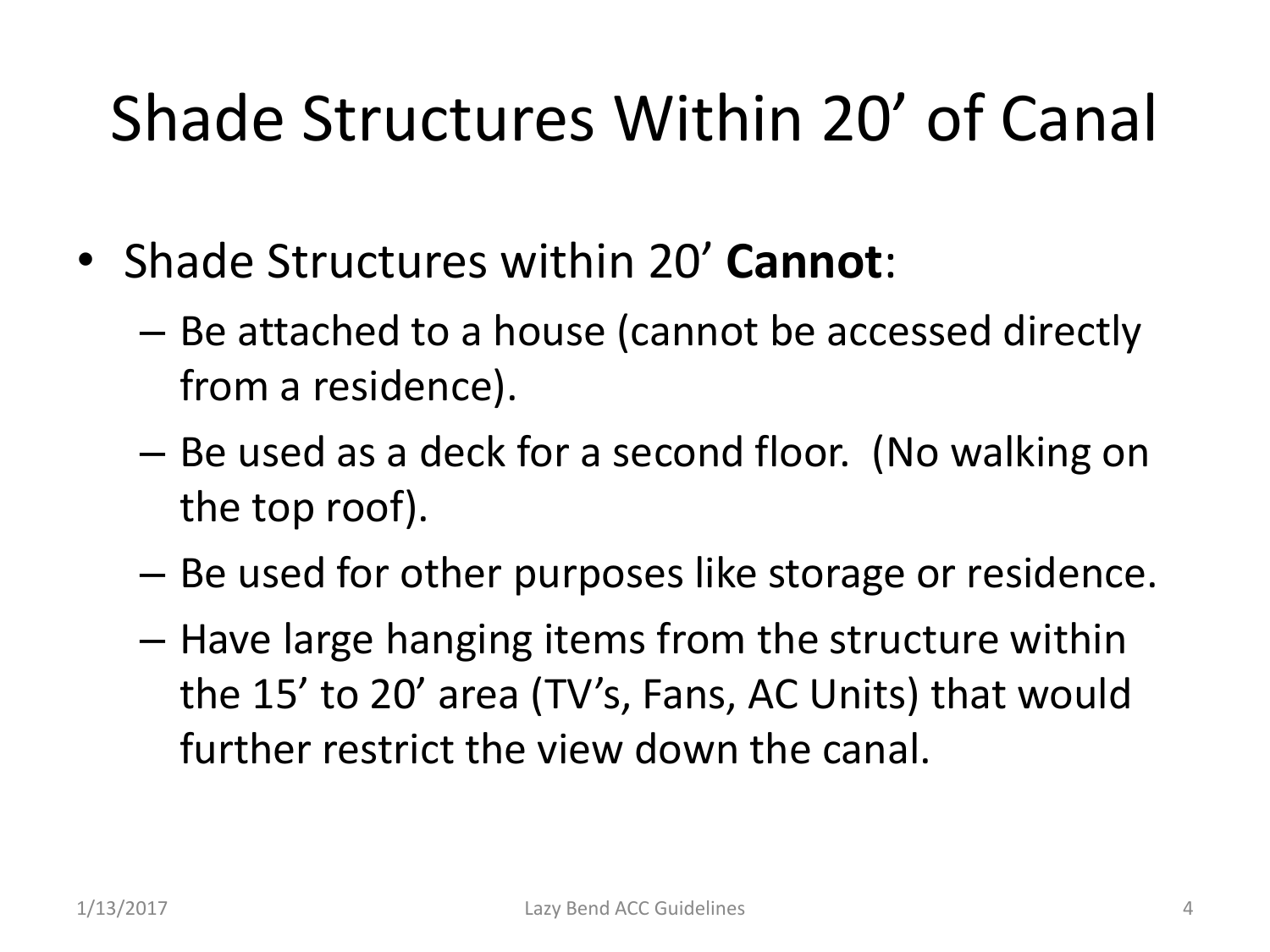# Shade Structure Example

Placement

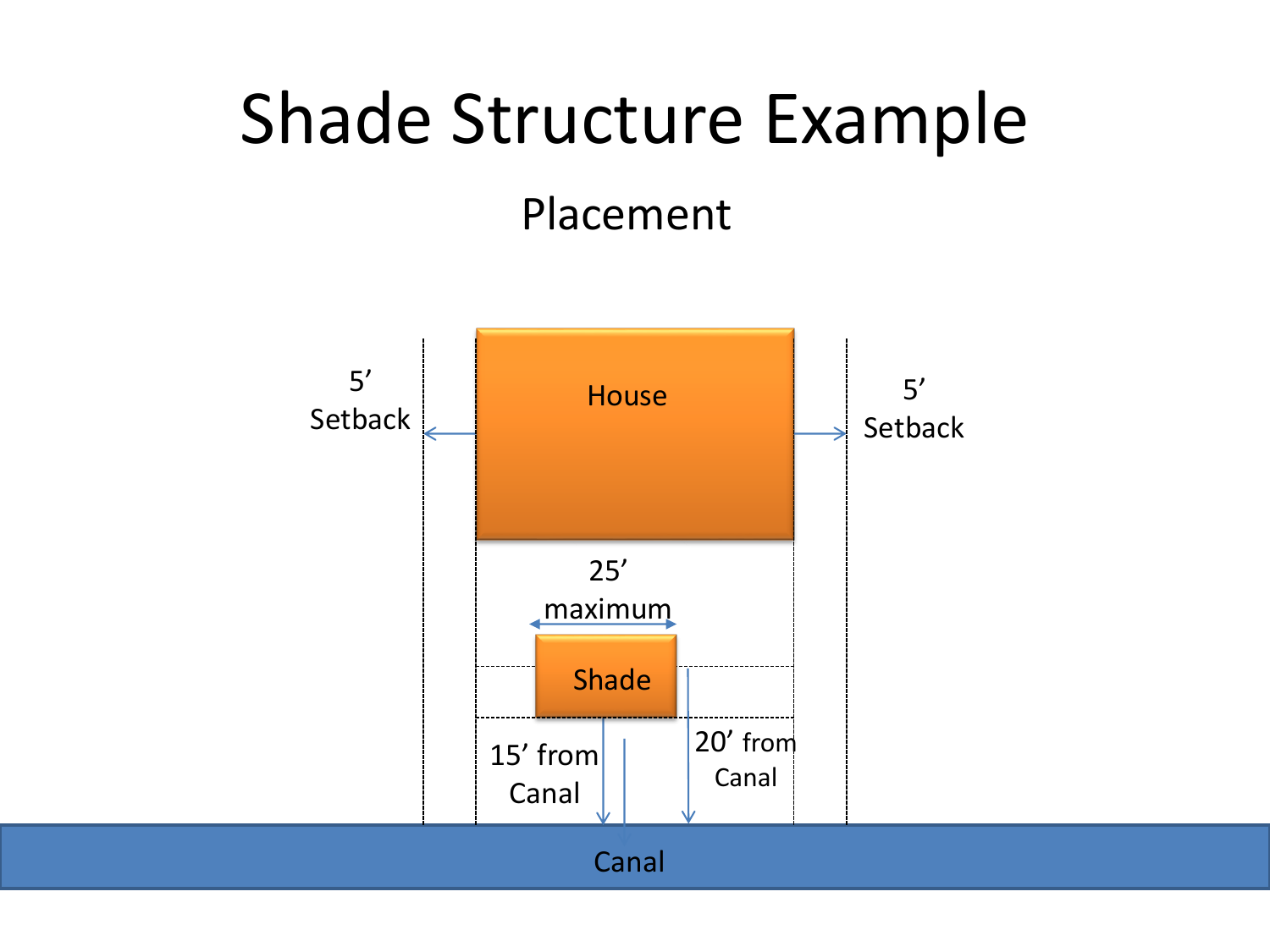## Shade Structure Example



any direction